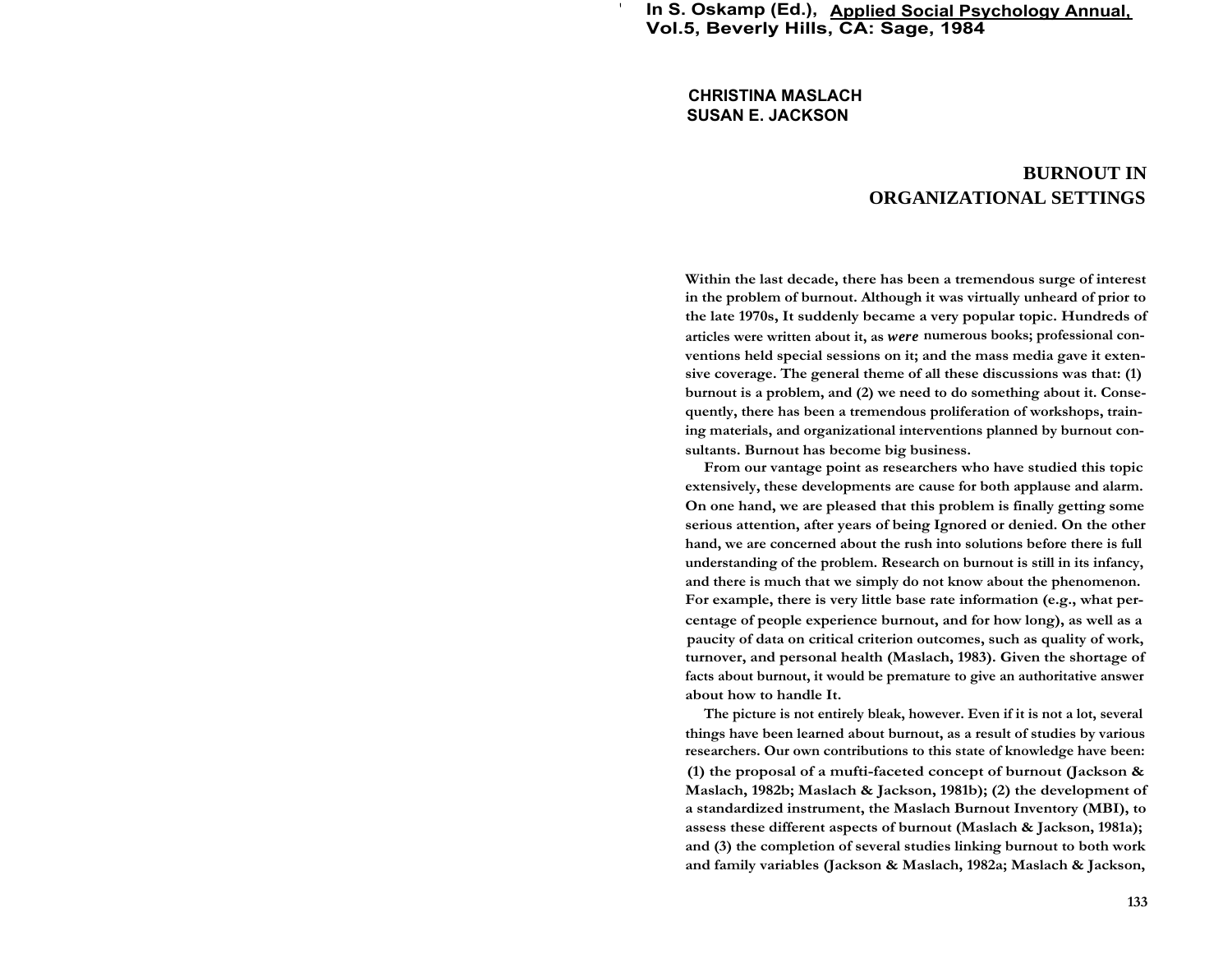**1982, in press). In this chapter, we will present some ideas about burnout, based on our research, and consider their implications for applications within organizational settings.**

# **REVIEW OF EARLY RESEARCH**

**We have defined burnout as a syndrome of emotional exhaustion, depersonalization, and reduced personal accomplishment that can occur among individuals who work with people In some capacity. Emotional exhaustion refers to feelings of being emotionally overextended and drained by one's contact with other people. Depersonalization refers to an unfeeling and callous response toward these people, who are usually the recipients of one's service or care. Reduced personal accomplishment refers to a decline in one's feelings of competence and successful achievement In one's work with people. This definition of burnout, which is now being used widely in ongoing research, was not based on a theoretical model but was derived empirically. Several years of earlier exploratory research provided the groundwork for the development of both our conceptual definition and our standardized measure. To show how the later research was shaped by the earlier work, a brief review of these studies is In order.**

**Interestingly, the work on burnout did not begin as such. People were not talking about this Issue in the early 1970s (at least not in print), and the term itself had not yet been used in this context. Rather, burnout was a phenomenon that was gradually discovered by people who were originally studying something else. In our case, the "something else" was emotion, growing out of an Interest In how people interpret and understand their own emotional states (Maslach, 1979). More specifically, the concern was with emotional arousal and how people manage to keep such arousal from disrupting necessary, ongoing behavior. The model case would be the person who, in the midst of crisis and chaos, keeps a cool head and handles the situation efficiently. Some examples would be rescue personnel, such as police or firefighters, staff of hospital emergency rooms, and therapists doing crisis counseling.**

**A review of the literature found little that addressed this issue. However, there were two concepts that seemed to be relevant. One of these was "detached concern" (Lief & Fox, 1963), which referred to the medical profession's ideal of blending compassion with emotional distance. The practitioner is concerned about the patient's well-being but recognizes the need to avoid overinvolvement and to maintain a more detached objectivity. The second relevant concept was "dehumanization**

*in self-defense" (Zimbardo, 1970), which referred to the process of pro***tecting oneself from overwhelming emotional feelings by responding to other people more as objects than as persons. For example, providing care to a patient whose condition is upsetting to** *see* **may be easier if one thinks of the patient as a particular "case" rather than as a human being who is suffering. Although both concepts seemed useful, the question became, how are those concepts implemented? How do people develop detached concern or dehumanization in self-defense? What techniques do they use to reduce their emotional arousal? How do they interact with their patients or clients?**

# **EARLY INTERVIEWS**

**To begin to gain a perspective on this question, a series of Interviews was conducted with people who** *seemed* **to be likely candidates for experiencing these phenomena. Given the medical origin of detached concern, the initial interviews were often with health care professionals, such as physicians and nurses. This medical focus gradually broadened to include mental health personnel, such a psychiatrists, counselors for dying patients and their families, and psychiatric nurses.**

**Several themes emerged from these Interviews. One was the realization that the process of health care can be emotionally stressful for the provider-and sometimes excessively so. The providers often felt that their formal training had not prepared them to recognize the reality of this emotional stress and its subsequent impact on their personal functioning. Often, the experience of emotional turmoil was Interpreted as a failure to "be professional" (i.e., nonemotional, cool, objective) and led people to question their ability to work in a health career. Given the** *lack of formal recognition of the emotional rigor of providing health care,* **it is not surprising that the interviewees felt that they had not been taught how to deal effectively with It. The coping strategies that they reported using, such as "decompression" activities, "time-outs" (or "downshifts"), social support mechanisms, and so forth (see Maslach, 1982a; Maslach & Jackson, 1982) had been developed on their own, through trial and error, as ways of handling stress.**

**The next development was a serendipitous one. One of us happened to describe these interviews to an attorney, who noted that poverty lawyers working in legal services experienced a similar phenomenon, which they called "burnout." Several points came out of this discussion. One, of course, was the term of burnout itself, which seemed to be a more useful label for the phenomenon that people were reporting. Second, the emotional strain was not a unique function of health care but**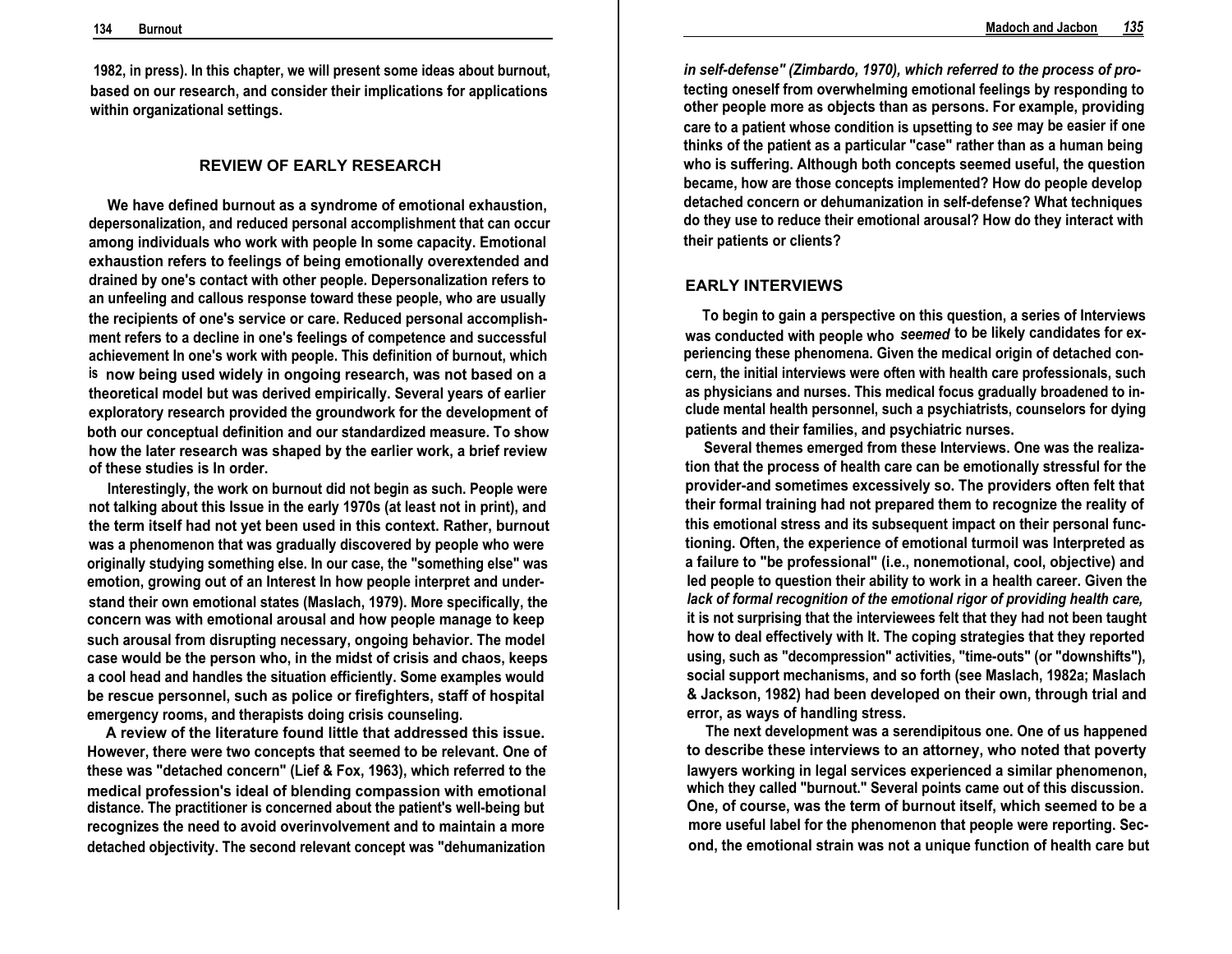**could appear In other service occupations as well. This suggested that there was something about dealing with people per se that was emotionally stressful and that could, if not handled effectively, result in burnout.**

**The next phase in this exploratory research had two goals: (1) to investigate further the relevance of burnout for other types of "people-work" occupations, and (2) to conduct a more systematic questionnaire survey on this topic. The first goal was pursued by interviewing such people as ministers, prison guards, teachers, and probation officers. The second involved a pilot study of social workers in a major urban welfare agency. The results of this study gave a more complete picture of the sources of emotional exhaustion and depersonalized response to clients. Some of these sources** *were* **job-related factors (such as caseload, scarcity of resources, administrative red tape), while others stemmed from the nature of the staff-client relationship (such as the type of client problems and the prevalence of negative feedback).**

# **EARLY SURVtYS**

**At this point, then were suflicient bits of evidence from the various exploratory Investigat ors to warrant the development of a wbtking set of hypotheses about burnout. These ideas were first presented at an APA convention (Maslach, 1913), and the Initial reaction to this paper was** *mixed. Staff members of health aid social service agencies were rather* **enthusiastic about the dhcusson of this topic, while agency administrators were much more cool in the r response, dismissing the phenomenon as being largely nonexistent or athtbutable to a "wierdo" minority. Research psychologists seemed curious about the topic, but felt that there were too few empirical studies on which to base any conclusions.**

**Accordingly, the next step was to do just such systematic research. Questionnaire surveys were conducted with two different subject populations: staff of day-care centers and staff of several types of mental health institutions. In both studies, the aim was: (1) to assess the staff members' emotional states and their reactions to their clients (either children or patients), since these dimensions constituted the working definition of bumout; and (2) then to relate these responses to certain job factors. In the day-care survey, these job factors included caseload, program structure, and staff participation In decision making (Maslach & Pines, 1977). In a follow-up case study of one of the day-care centers, changes were made with respect to one of these factors (program structure) with apparently beneficial results (Pines & Maslach, 1980). In the mental health survey,**

*the job factors of interest included characteristics of the patient popula***tion and degree of focus on patient problems (Pines & Maslach, 1978).**

**The mid- 1970s, which is when these studies were being carried out,** *represent a significant period in the development of the burnout con***cept, for this is when it was first discussed in various publications (Freudenberger, 1974, 1975; Maslach, 1976). The first symposium on burnout was presented at the 1977 APA convention, where Freudenberger, Pines, Maslach, and others described their ideas and research findings. During the next few years, there** *were* **many more scholarly symposia and meetings about this topic, as well as a growing number of articles in journals and magazines. (However, most of these articles were not based on any empirical research; see Maslach, 1982a, for an annotated review.)**

**It was also during the late 1970s that we began our own collaboration on a series of burnout studies. At that point, given the new and still exploratory state of the burnout literature, the key research issues for us were: (1) to develop a more precise definition of burnout, and (2) to develop a standardized measure of it. For the next few years, we systematically collected data from hundreds of people in a wide range of health, social service, and teaching occupations. Although the research** *process was sometimes slow and laborious, it had vety sold results in* **terms of the conceptual definition and assessment tool that we eventually published (Maslach & Jackson, 1981a, 1981b). Our findings confirmed the dimensions of emotional exhaustion and depersonalization, which had constituted the eerier working dehniiion of burnout (and which** *themselves had evolved from the triple) exploatory Interviews). However, we also discovered a third dimension of burnout, a drop in one's sense* **of personal accomplishment, that was Independent of the other two dimensions. These three dimensions appear In most other conceptualizations of burnout, although the descriptive terminology may differ (see Maslach, 1982b). There are three corresponding subscales in our burnout measure, the Maslach Burnout Inventory (MBI), which were empirically derived from factor analyses and which have been replicated by a number of independent investigators (Golemblewski & Munzenrlder, 1981; Iwanicki & Schwab, 1981).**

**Some of the research samples that were used for the development of the MBI were also part of separate studies on the burnout syndrome. A sample of police officers and their spouses was used to investigate the relationship between job stress and quality of home life (Maslach &** *Jackson, 1979; Jackson & Maslach, 1982a). Several groups of nurses* **and physicians were studied to determine which job factors were most critical for burnout and which coping strategies** *were* **most effective In**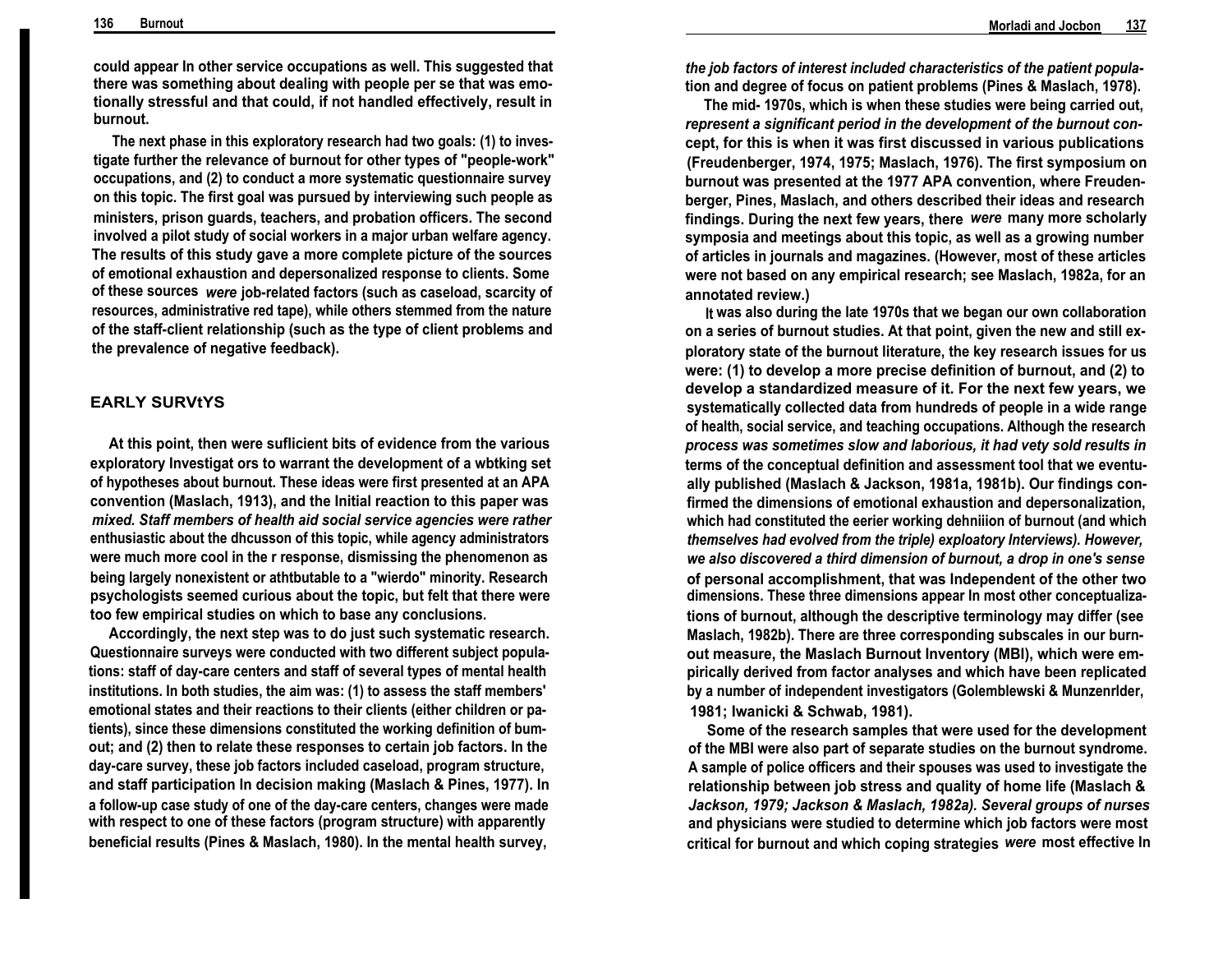**,r**

**dealing with it (Maslach & Jackson, 1982). A large nationwide sample of public contact employees in a federal agency was also used to study critical job factors and to assess the relationship of sex and family variables to burnout (Maslach & Jackson, 1984, in press).**

### **ANALYSIS OF RESEARCH HISTORY**

**Much like true love, the course of research rarely runs straight, but is shaped and influenced by many sources. And in turn, this path influences the direction taken by others who go down it. In reviewing our own research history, we can identify a number of important issues that have had a significant Impact on later work done on burnout.**

### **TERMINOLOGY**

**One of the key Issues has to do with the term of "burnout" itself. What was the rationale for using this word as a descriptive label rather than some other, perhaps more scholarly, terminology? One answer is that burnout was "the language of the people." This was the term that many individuals used when describing the syndrome and the struggles they were having with it. Although poverty lawyers were the original source of the term for us, it was also being used by such disparate groups as drug counselors and teachers. Since the research began with a problemoriented focus, rather than a theoretical one, it seemed natural to call the problem by its own name, so to speak.**

**Closely related to this point is the fact that the term "burnout" seemed to promote open discussion about this topic, rather than inhibiting It. It was a term that people could easily relate to and that allowed them to talk about their experiences without feeling embarrassed or ashamed. In contrast, "dehumanization" or** *even* **"detached concern" seemed to have far more negative implications for respondents and thus had a detrimental effect on some of the initial, exploratory research.**

**Although there are advantages to using the lay term of burnout, there have also been some distinct disadvantages. One of these has to do with the ambiguity of its meaning. It can be easily interpreted in many different ways, each of which is consistent with the Imagery inherent in the word. The fact that everyone "knows" what burnout is and can relate so easily to the term may be a sign of a meaningless "wastebasket" category rather than a shared concept. This is reflected in the vast proliferation of "new" definitions of burnout and the frequent illusion that** **everyone is talking about the same phenomenon because they are all using the same label for it.**

**Another drawback has to do with the "pop" quality of the term. Because it has a catchy ring to it, burnout is sometimes immediately dismissed as a fad, or as pseudoscientific jargon that is all surface flash and no substance. This negative reaction to the term itself has led some scholars to reject the concept outright and to Ignore the research entirely. Consequently, publication of research studies on burnout can be made more difficult. Our own experience with our scale measure Illustrates this point. Our manuscript on the development of the scale, with all of the psychometric data, was sometimes returned Immediately to us by journal editors, with a brief note that it had not** *even* **been read because "we do not publish 'pop' psychology." In other cases, we have found that research findings are viewed as more acceptable if they are phrased in terms of "job stress" rather than "burnout" (although, ironically, one can argue that stress is just as slippery a concept as burnout) .**

**This same "antiflash" bias has led some administrators to view burnout as a fake, as a pseudoissue rather than a real problem. Burnout is a cop-out, according to this perspective** -ft **is just a fancy word that provides a convenient excuse for failure and allows people to get off the hook and not face up to their responsibilities. The unfortunate upshot of this negative reaction to the term is that a serious problem may not be taken seriously, and that effective Interventions may not get implemented.**

# **SUBJECT POPULATIONS**

**Clearly, burnout has its roots in people-oriented, helping professions. That is where the term originated and that is where the vast bulk of the research, both past and current, has been done. Virtually all jobs involve some sort of interpersonal contact (e.g., with coworkers or administrators, if not with clients or patients of some kind), and thus all of them involve some level of interpersonal tension. However, probably none have as high a potential for emotional strain as do those jobs in which the worker deals continuously with other people and their problems. In that sense, many helping professions represent the prototypical case, the example par excellence, of an interpersonally stressful job. It was for this reason that our initial Interviews were done with the helping professions, since this seemed to be the best place (but not necessarily the only one) to study how people managed to handle strong arousal. As the research continued, It seemed evident that the problem of burnout was of more central Importance to many of these people-work professions (especially**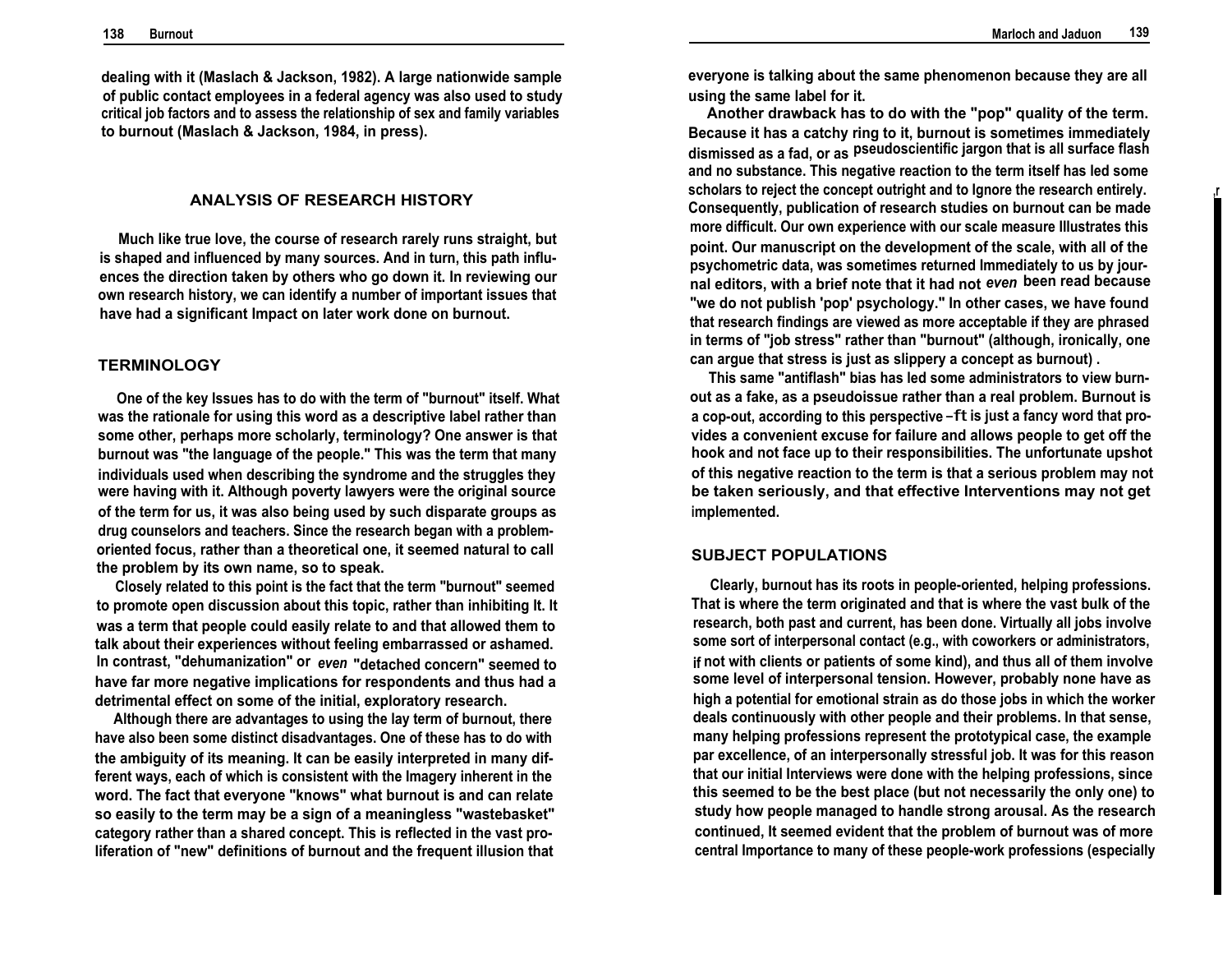**Ma Io h mid Jackson 141**

**teaching, nursing, and social services) than it was to other types of occupations.**

**Although there was a clear rationale for choosing the helping professions as a starting place for studying burnout, that choice has had some important Implications. First, it has tended to limit the concept to the helping professions, as though these were the only jobs in which burnout ever occurred. This seems an unwarranted assumption, since there are many other occupations In which Interpersonal stress occurs (e.g., personnel managers, secretaries), and to which the application of the burnout concept might prove useful. Second, the focus on** *people* **as a source of emotional strain may be too narrow, implying a distinction that is not a real one. It may be irrelevant whether one is working with people or products-the emotional feelings and the negative reaction to that work may be the same. On the other hand, there may indeed be something unique about the stresses of people-work, and it would be very important, both for training purposes and for job design, to understand just what this is. One approach has been to reserve the term "burnout" for the helping professions and call the same thing "tedium" for all other occupations (Pines & Aronson, 1981), but this seems to be a surface distinction that provides no Insight into the underlying phenomena. It is clear that there Is a major conceptual Issue here that deserves serious research attention, and we think it would be premature to push for either the broader or the narrower perspective in the absence of any empirical evidence.**

#### **PROBLEM ORIENTATION**

**The Interest In burnout stems largely from a concern about this phenomenon as a social problem, rather than as a theoretical issue. This more applied, problem-oriented focus has had some important ramifications. To begin with, k led to a stronger push to come up with solutions to the problem, rather than to simply figure out what the problem is. Furthermore, there have been no theories or models of burnout to guide research or interventions. Consequently, there has been no comprehensive framework for Integrating and interpreting the various outcomes and research findings, and so the field seems somewhat scattered and chaotic. Most studies and evaluations have relied solely on self-report measures, and since these were usually questionnaires that had been newly prepared by the particular investigator, the results of various assessments cannot be easily compared or combined. With the development of standardized scale measures such as the MBI, however, this situation should begin to Improve.**

**Although the lack of a clear conceptual framework poses many problems, it is also true that it allows room for a wide variety of ideas to be applied to the topic. Burnout has not been identified as the province of a particular approach or way of thinking, and consequently many different researchers and practitioners have felt free to tackle it. The result is a very rich base of ideas and methodologies that can be used in future work on burnout. For example, investigators with a clinical perspective have considered burnout from the framework of learned helplessness or depression, have applied the concept of countertransference to the emotional interaction between provider and recipient, have postulated relationships between personality type and burnout, have contributed such methodological techniques as case studies and projective tests, and so forth. Meanwhile, investigators from an organizational background have considered burnout from the framework of job stress, job satisfaction or turnover, have contributed more sophisticated assessment tools and statistical analyses, have proposed such organizational Interventions as participative decision making and job enrichment, and so forth. The presence of such a rich and varied range of ideas about burnout is, perhaps, one of the most promising results of the eclectic, problemoriented approach that has typified the field.**

# **EVALUATION OF CURRENT KNOWLEDGE**

**From the perspective of improving current research on burnout, as wen as from a concern about future applications** *of* **the knowledge this research generates, the issue** *of* **defining and operationaizing burnout is critical. Both researchers and practitioners should acknowledge the value of distinguishing among the many psychological states that can be subsumed under the burnout umbrella, and the value of developing psychometrically sound measures that can discriminate among these various states.**

**The importance of recognizing that burnout is a multifaceted concept is very clear to us when we examine the results of our own findings to date. Table 7.1 summarizes the results of several studies employing the MBI, which yields scores for emotional exhaustion, depersonalization, and lack of personal accompishment. The variables included in the table are grouped into two broad categories: organizational or job conditions, and behavioral correlates of burnout. The occupational populations represented in the table include nurses, physicians, police officers, teachers, and federal pubic-contact employees.**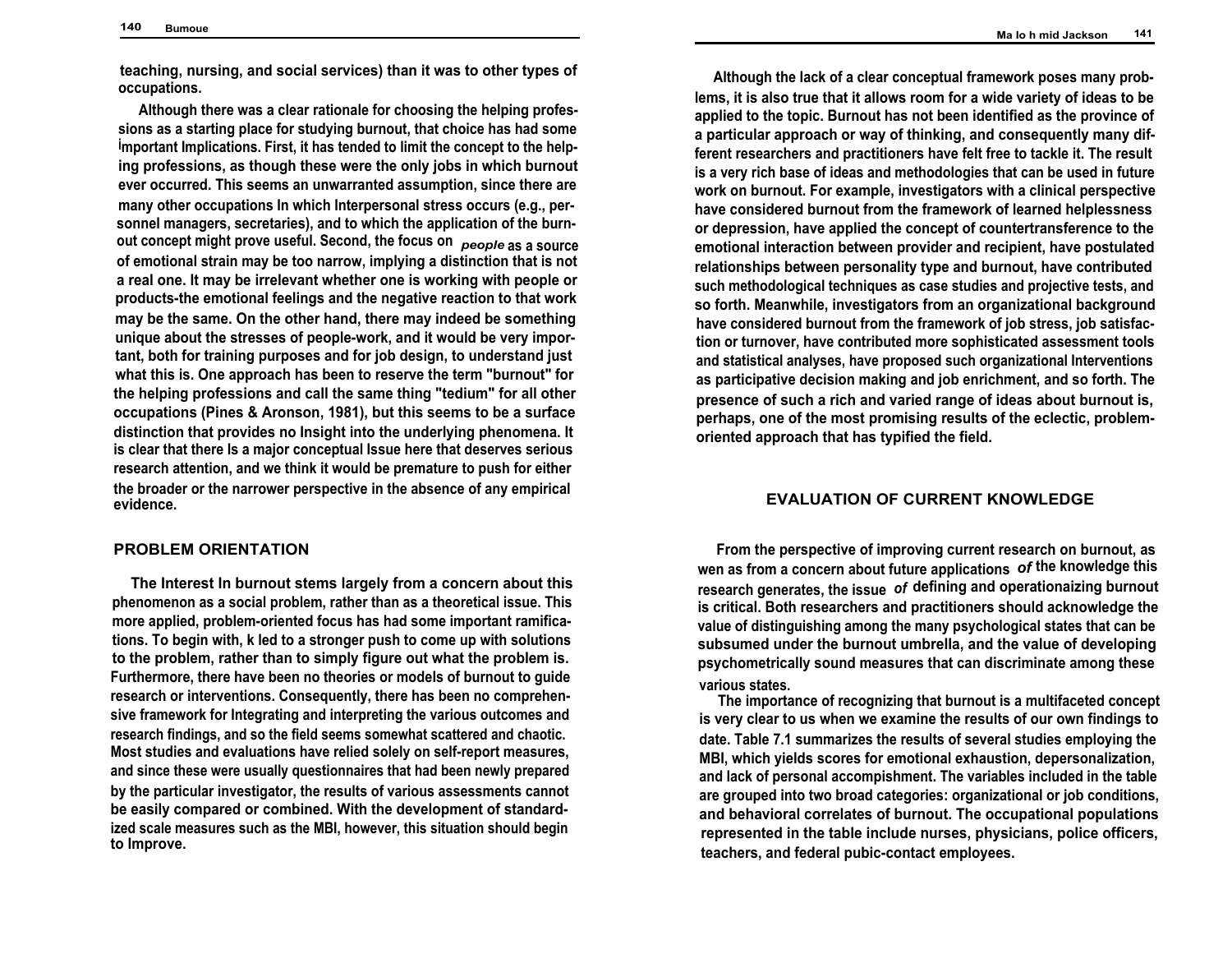**associated with one aspect of burnout are not necessarily associated with**

| <b>TABLE 7.1</b><br>RelaJoi Conditions of Three Aspects of |                                |                          |                            | <b>TABLE 7.1 Continued</b>                                                      |                  |                         |                 |
|------------------------------------------------------------|--------------------------------|--------------------------|----------------------------|---------------------------------------------------------------------------------|------------------|-------------------------|-----------------|
|                                                            |                                |                          |                            |                                                                                 |                  | <b>Bwnout subscales</b> | Lack of         |
| Burnout to J <sub>o</sub>                                  | and Bsh                        | I Reactions              |                            |                                                                                 | <b>Emotional</b> | <b>Dsperson-</b>        | personal        |
|                                                            |                                | <b>Burnout subscales</b> | Lack of                    | <b>Correlates</b>                                                               | exhaustion       | afVzaeon                | accomplta/rnent |
| <b>Concletes</b>                                           | <b>Emotional</b><br>exhaustion | Deperson-<br>alizatbn    | personal<br>aawrnplishment |                                                                                 |                  |                         |                 |
|                                                            |                                |                          |                            | <b>Discuss relationship with</b>                                                |                  |                         |                 |
| <b>Job Conditions</b>                                      |                                |                          |                            | patients                                                                        | no               | no                      | -.40            |
| Nurses (n - 30) $^{\circ}$                                 |                                |                          |                            | <b>Read how similar cases</b>                                                   |                  |                         |                 |
| Work group cohookwon                                       | ns                             | -.42                     | ns                         | have been handled by                                                            |                  |                         | $-.36$          |
| Work pressure                                              | .37                            | no                       | .26                        | others                                                                          | no               | no                      |                 |
| Job clarity                                                | - 32                           | ns                       | no                         | Police officers (n - 142)d                                                      |                  |                         | ns              |
| <b>Participation in decisions</b>                          | no                             | $-35$                    | ns                         | Go home upset and angry                                                         | .34              | no                      |                 |
| Teachers (n - 370)b                                        |                                |                          |                            | Go home tense and                                                               |                  |                         |                 |
| <b>Role conflict</b>                                       | .44                            | .30                      | .10                        | anxious                                                                         | .25              | ns                      | no              |
| Role amblo*                                                | .22                            | .18                      | 24                         | Complain to spouse about                                                        |                  |                         |                 |
| <b>Nurses (n - 95)c</b>                                    |                                |                          |                            | job                                                                             | .20              | to                      | no              |
| <b>Opportunity for creativity</b>                          | $-31$                          | no                       |                            | <b>Nurses (n - 95)c</b>                                                         |                  |                         |                 |
| Variety                                                    | $-35$                          | -.25                     | no<br>ha                   | <b>Have lower expectations</b>                                                  | .21              | no                      | no              |
| <b>Recognition from superior</b>                           | $-.38$                         | no                       | he                         | <b>Public contact employees</b>                                                 |                  |                         |                 |
| <b>Recognition from</b>                                    |                                |                          |                            | $(n - M)^s$                                                                     |                  |                         | .21             |
| <b>Coworkers</b>                                           | -.36                           | $-19$                    | to                         | Intend to quit soon                                                             | .31              | .3A                     |                 |
| Positive feedb ck from                                     |                                |                          |                            | Wand to spend less time In                                                      | .03              | .40                     | .43             |
| ciisnb                                                     | no                             | $-.27$                   | $-As$                      | contact with <b>deft</b>                                                        |                  |                         |                 |
| Physicians (n - 43)c                                       |                                |                          |                            | NOTE: to oOnberve space, only conditions with the frequency dimdnsbn of each    |                  |                         |                 |
| <b>Amount of tithe spent</b>                               |                                |                          |                            | subbcile are presented. All oorrelatons shown are sipnifics t at the .05 level. |                  |                         |                 |
| with patents                                               | .31                            |                          |                            | a. Data are from an unpt Ishsd studs by Jackson.                                |                  |                         |                 |
| <b>Amount of time spent</b>                                |                                |                          | fit                        | b. Data ate from Schwab and Iwa ilcid (1982).                                   |                  |                         |                 |
| teaching                                                   | $-.28$                         | ns                       |                            | c. Data are from Maslach and Jackson (1982).                                    |                  |                         |                 |
| Amount of time doing                                       |                                |                          | ns                         | d. Data are from Jackson and Maslach (1982.).                                   |                  |                         |                 |
| administrative tasks                                       | $-.21$                         | no                       | his                        | e. Data are from Maslach and Jackson (1984).                                    |                  |                         |                 |
| <b>Public contact employees</b>                            |                                |                          |                            |                                                                                 |                  |                         |                 |
| (n - 810) <sup>o</sup>                                     |                                |                          |                            |                                                                                 |                  |                         |                 |
| <b>Positive organizational</b>                             |                                |                          |                            |                                                                                 |                  |                         |                 |
| climate                                                    | . 42                           | .33                      | .30                        |                                                                                 |                  |                         |                 |
| <b>Received adequate</b>                                   |                                |                          |                            | <b>JOB COMMONS RELATED TO BURNOUT</b>                                           |                  |                         |                 |
| training                                                   | .23                            | .11                      | .20                        |                                                                                 |                  |                         |                 |
| <b>Behaviors</b>                                           |                                |                          |                            | The data in Table 7.1 illustrate two general points. First, in general,         |                  |                         |                 |
| Physicians (n - 43)c                                       |                                |                          |                            | the variables studied to date are more strongly correlated with emotional       |                  |                         |                 |
| Try to spend lima away                                     |                                |                          |                            | exhaustion than with depersonalization or feelings of l0W personal ac-          |                  |                         |                 |
| from people                                                | .42                            |                          |                            | complishment. We interpret this trend as evidence that our early notions        |                  |                         |                 |
| Avoid thinking about job                                   |                                | ns                       | no                         | about burnout (which guided decisions about what variables to include           |                  |                         |                 |
| after work                                                 | .39                            |                          |                            |                                                                                 |                  |                         |                 |
| Avoid contacting hospital                                  |                                | .29                      | no                         | in our research) were most adequate for explaining the emotional ex-            |                  |                         |                 |
| off-hours                                                  | .50                            |                          |                            | haustion response. We have been less successful in pinpointing the causes       |                  |                         |                 |
| Seek advice of other staff                                 |                                | .28                      | no                         | and consequences of depersonalization and lack of personal accomplish-          |                  |                         |                 |
| about how to handle a                                      |                                |                          |                            | ment. Second, Table 7.1 illustrates that conditions and reactions               |                  |                         |                 |

**case -.39 no**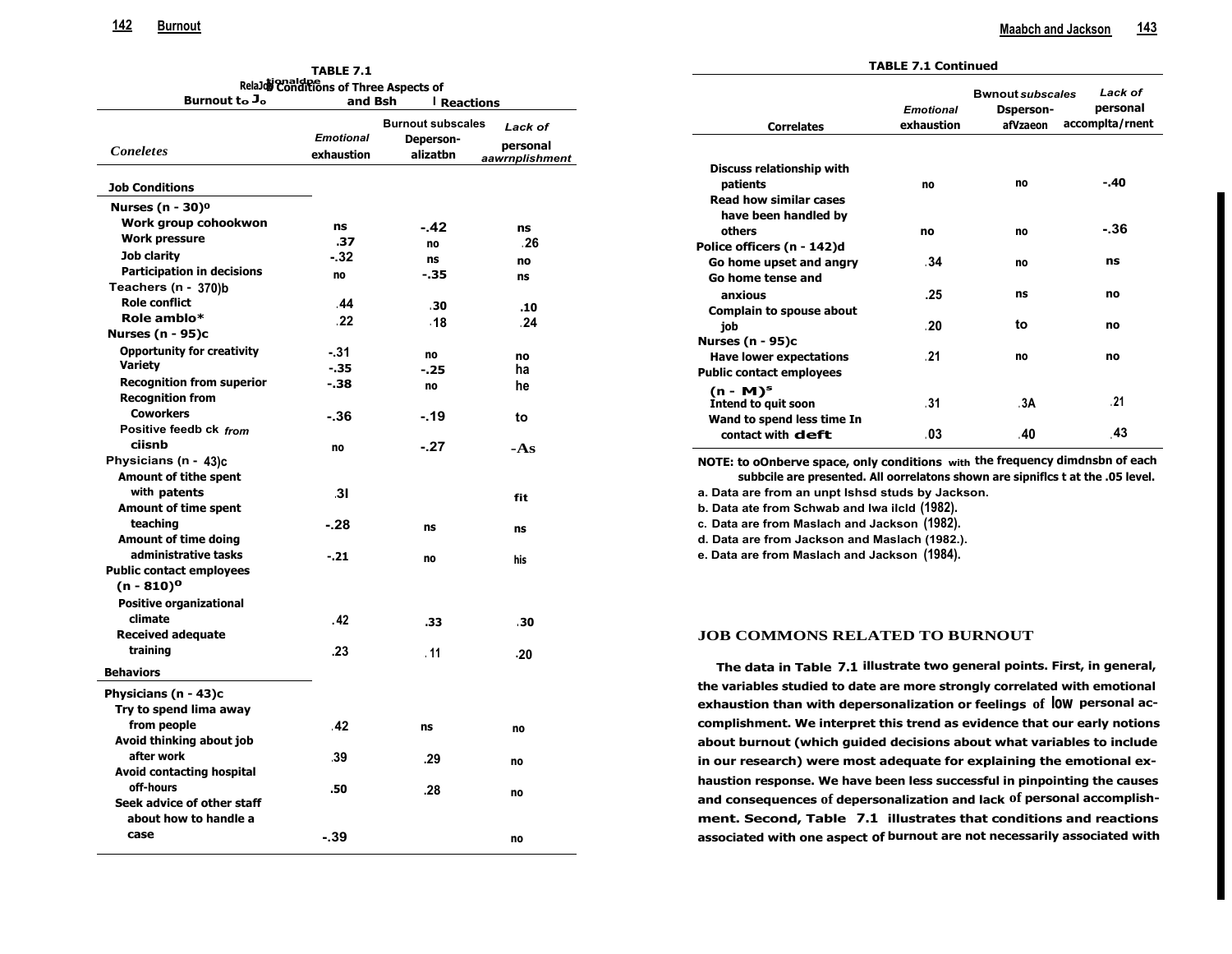**other aspects. For example, nurses who were given little opportunity to participate In their organizational decision processes reported depersonalizing their patients more than did nurses with higher participation levels. However, participation was unrelated to emotional exhaustion or personal accomplishment.**

**Work pressure is an example of another variable that is differentially related to the three aspects of burnout assessed by the MBI. For this group of nurses, work pressure was associated with both emotional exhaustion** *and feelings of low personal accomplishment. This finding is particularly* **interesting because it reveals the potential dangers of relying only on in***tuition. In almost any service organization, the major duties of the* **members are related to "handling the caseload," so suggestions for** *organizational changes often focus on this issue of caseload. Intuitively,* **burnout seems inevitable when a professional is forced to provide care for too many people, so it is often concluded that if work load can be decreased, more humane and less depersonalized interactions will follow. Believing that lack of human resources is a primary cause of burnout while at the same time knowing that it is extremely difficult, (f not Impossible, to lower caseloads in the tight economic situation that characterizes the 1980s could cause distress for any administrator. But it would be equally distressing to move mountains in order to have caseloads reduced and then discover that this change had no impact on the depersonalization that clients experienced.**

**A third example of the differential effects of job conditions on the three aspects of burnout measured by the MBI Is the correlation for the second group of nurses between feedback from clients and burnout: Lack of positive feedback was most strongly related to depersonalization, it had a weaker relationship to feelings of low personal accomplishment, and it was unrelated to emotional exhaustion. As we will discuss in more detail, feedback about one's job performance appears to be a critical aspect of the job environment for understanding burnout. Fortunately, it is also a job condition that can be easily changed through organizational interventions.**

#### **CONSEQUENCES OF BURNOUT**

**The second section of Table 7.1 shows that just as job conditions are differentially related to the three aspects of burnout, these three aspects also appear to lead to different behavioral reactions. As with the job conditions listed, the behavioral reactions we have assessed are more strongly related to emotional exhaustion than to depersonalization or feelings of personal accomplishment. For example, our study of poke officers and their families (Jackson & Maslach, 1982a) revealed that emotional ex-** **haustion was most likely to be related to behavior at home. Emotionally exhausted poke officers were described by their wives as coming home upset and angry, tense and anxious. In another study, physicians who were emotionally exhausted reported making conscious attempts to escape from people in general, and from their jobs in particular (Maslach & Jackson, 1982).**

**One conclusion that might be drawn from the pattern of results M Table 7.1 is that feelings of depersonalization and lack of accomplishment do not get translated as fully into observable behavior and are therefore less consequential and less deserving of the attention of researchers. Such a conclusion would be premature, however, since to date we have studied only a limited set of behaviors. It seems likely, for example, that the behavioral effects of depersonalization will not be discovered until studies are conducted that include either systematic descriptions from clients** *about the way they are treated or systematic observations of actual* **employee-client interactions.**

**To summarize, Table 7.1 Illustrates that emotional exhaustion, deper***sonalization, and feelings of low personal accomplishment are each* **related to somewhat different sets of job conditions and behavioral reactions. A major implication of this pattern of results is that both researchers and practitioners should avoid conceptualizing burnout as a unitary concept. Instead, they should respect the variety of psychological reactions to a job that employees can experience. Interventions in specific organizations can then be targeted at reducing the particular aspect of burnout that Is most problematic. Or, if individualized interventions are being designed, an assessment of a person's burnout level on each dimension can provide a richer and more complete picture. As Golembiewski** *and Munzenrider (1981) show, burnout profiles are related to profiles* **of work conditions. Burnout is a complex phenomenon. Our future success in gaining a better understanding of the causes of the phenomenon depends on our willingness to grapple with this complexity and resist pressures to look for simple answers.**

# **DIRECTIONS FOR FUTURE RESEARCH**

**Table 7.1 shows some of what we know about burnout to date, and it also suggests what is needed in the future. From our perspective, there are two Improvements that would be particularly desirable in future research efforts: (1) establishing the objective consequences of burnout for individuals and organizations, and (2) developing comprehensive, multivariate models of the burnout phenomenon. Each of these trends is worthy of some discussion.**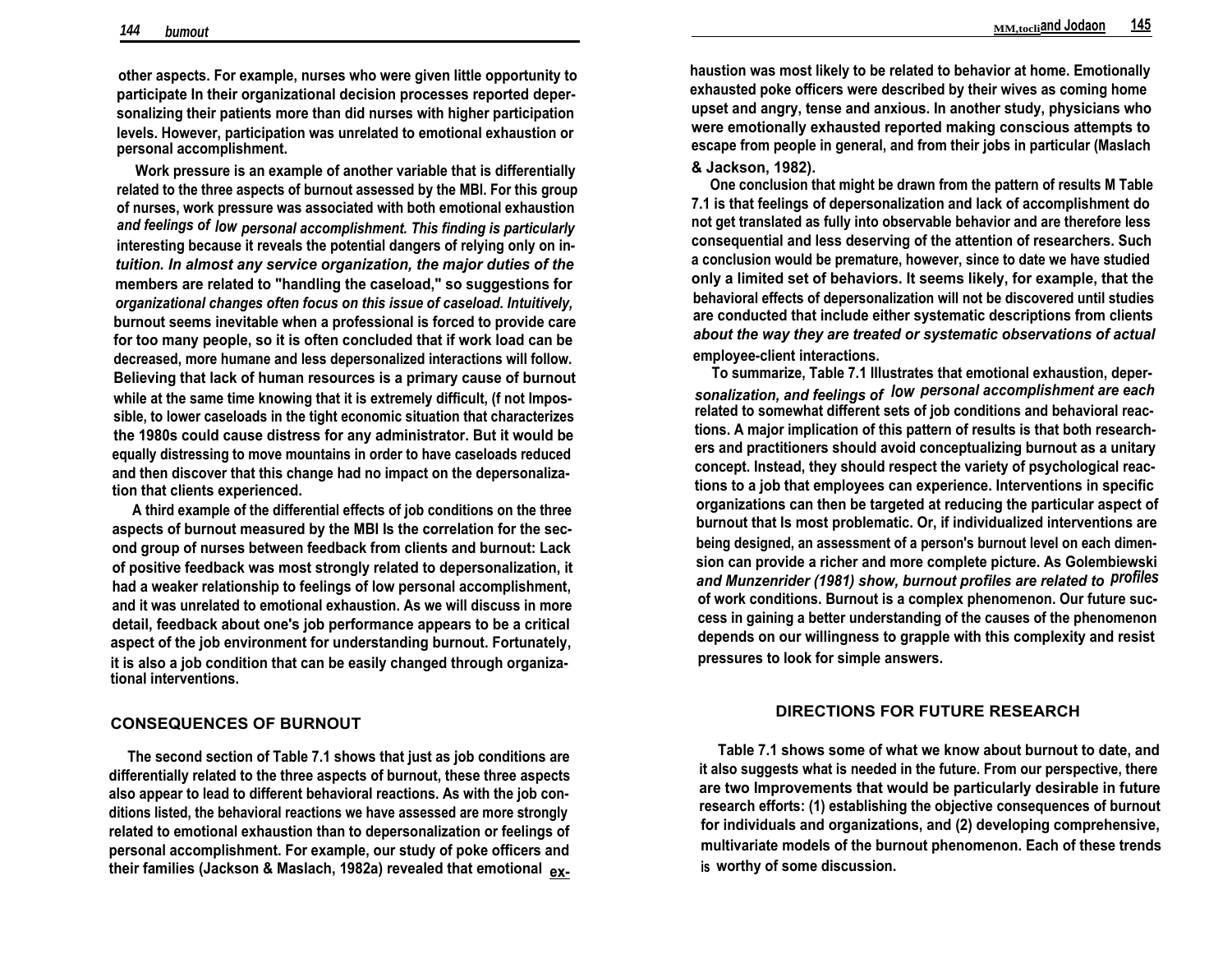**on police stress that one of us attended. At the conference, police officers were asked to form small groups and then generate a list of the** *most distressing aspects of their work. Instead of listing such expected* **responses as being in life-threatening situations or witnessing traumatic crises, these officers listed job conditions such as unfair promotion decisions, administrative red tape, lack of supervisory support, and lack of respect from the general public and from court officials. The complaints** *of these police officers are currently being echoed by elementary and* **secondary school teachers in an ongoing study in New Hampshire. Although this latter study is not yet completed, an interesting hypothesis suggested by preliminary results is that the leadership and support pro***vided by a school's administration is a key determinant of whether school* **teachers maintain their initial enthusiasm for the profession or become cynical and callous.**

*Based on their review of the literature on organizational behavior,* **Jackson and Schuler (1983) hypothesized four organizational conditions** *that are particularly likely to Increase the risk of employee burnout: lack of rewards, especially absence of positive feedback; lack of control; lack* **of clarity; and lack of support.**

#### **THE ROLE OF FEEDBACK**

**In many organizations, the job is structured such that the employee seldom hears when things go right for a client, but always hears If things go wrong. This Is especially true In jobs where the main service the employee provides is advising people about how to solve their problems. For people in jobs like these, having clients never show up again may be the only form of positive feedback available. Adding to this negative situation can be supervisors or managers who follow the dictum, "No news is good news" or "I'll tell you when you've done something wrong." One teacher expressed her frustration this way:**

**It** *Is disappointing to receive lttle or no praise or feedback from principals and* **parents. I work very hard and would certainly appreciate a pat on the back for my efforts. In a profession where we give constant positive reinforcement to children, it seems strange and hypocritical that administrators don't treat teachers with some of this encouragement.**

**If future research supports our hypothesis that feedback plays an important role in preventing burnout, there are clear implications that follow concerning how organizations should respond. For example, one method of obtaining feedback would be to ask clients to indicate how satisfied they were with** *the service* **they received, using a client feedback survey.**

**If client feedback surveys were conducted on a regular basis, they could provide information about how well the service providers are currently performing, as well as information about whether their performance has improved or declined.**

**Coworkers are another potential source of feedback about how well employees are doing on their jobs. Just as an organization might ask clients to complete a client survey, coworkers can be asked to make evaluations of each other, assuming they are able to observe each other's performance on the job. An advantage of coworker evaluations is that they are made by another person who is fully aware of the constraints placed on employees by the organization. Whereas clients may tend to evaluate the service they received against an ideal standard, the evalua***tions of coworkers should be based more on an understanding of* **customary professional standards, ethics, and practices.**

**Finally, procedures for developing valid performance appraisal and reward systems have been well documented by industrial psychologists. Interventions aimed at putting such systems in place can be justified simply as good business practice, and so it may be relatively easy to convince management to accept them.**

#### **THE IMPORTANCE OF CONTROL AND ROLE CLARITY**

*Having opportunities to be sell-determining, combined* **with** *the* **freedom and the ability to influence events in one's surroundings, can be intrinsically motivating and highly rewarding (Decd, 1980). When opportunities for control are absent and people feel trapped in an environment that is neither controllable nor predictable, both psychological and physical health are likely to suffer. In most organizations, and especially in bureaucracies, employees are controlled by organizational rules, policies, and procedures. Often these rules and procedures are creations from an earlier era of the organization and are no longer as effective as they once were. Nevertheless, their enforcement continues until new rules are developed. Most often, the new rules are created by people at the highest levels of the organization and then imposed upon people at the lower levels. Sometimes the new rules are an improvement over the old rules; other times they are not.**

**Recent studies suggest that increasing employees' participation In the decision-making process, and thus Increasing the amount of control they have, may be an effective way to prevent burnout from occurring (Maslach & Jackson, 1982). The decision-making processes In organizations have important Implications for the amount of role conflict and ambiguity experienced by employees (Jackson, 1983), which are, in turn, related to burnout. In particular, role ambiguity leads to emotional exhaus-**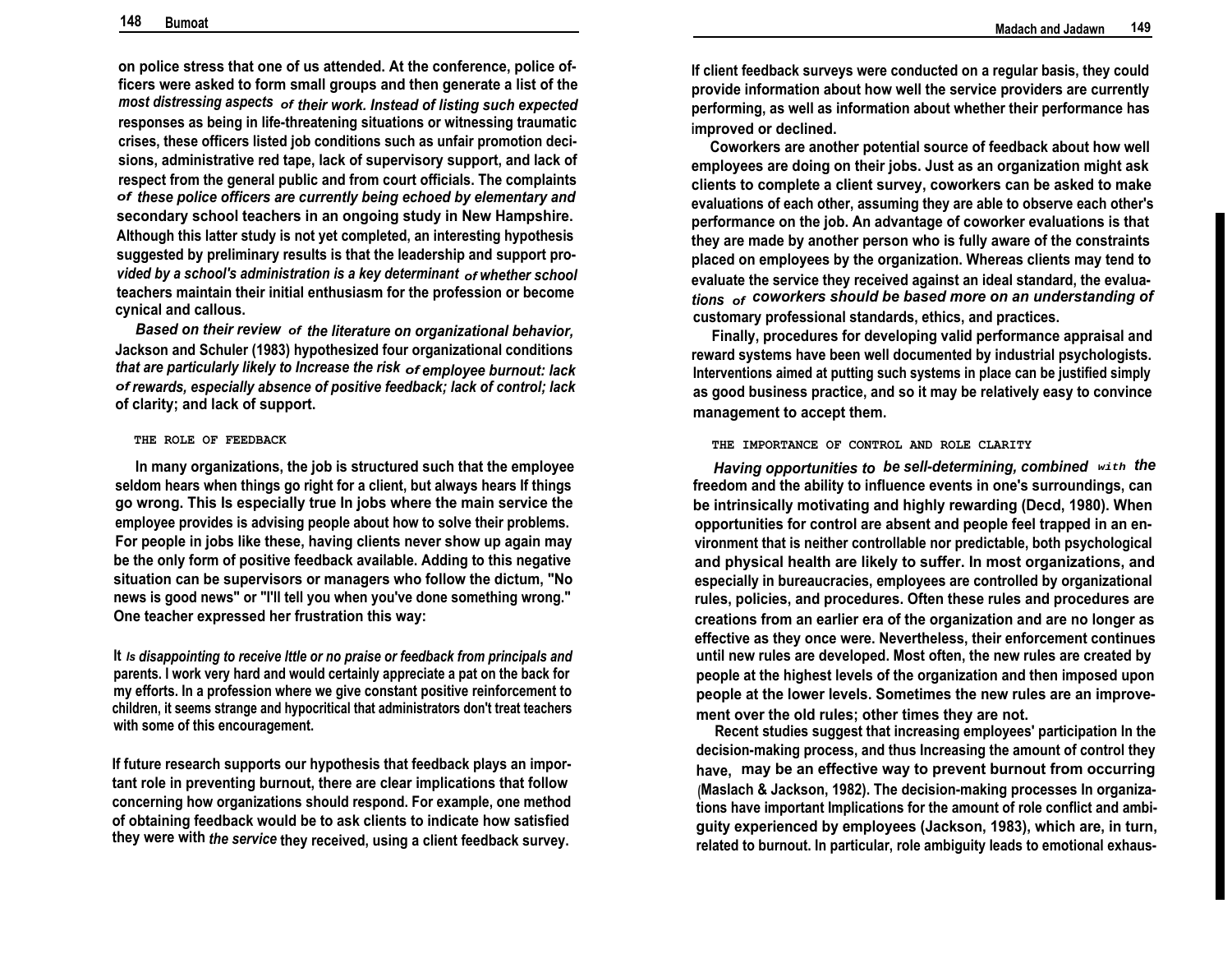**150** Burnout **tion and feelings** *of* **low accomplishment. Role conflict causes emotional exhaustion also, as well as the development of cynical attitudes towards clients (Schwab & Iwanickl, 1982).**

**Besides giving workers a feeling of control, participating In decision making gives them some of the power they need to remove obstacles to effective performance. Through the repeated interchanges required by participative decision making, members of the organization can also gain a better understanding of the demands and constraints faced by others. When the conflicts that people face become clear, perhaps for the first time, negotiation is likely to begin over which expectations should be changed h order to reduce inherent conflicts. Another important consequence** *of***the increased communication that occurs when an organization uses participative decision making is that people become less isolated from their coworkers and supervisors. Through their discussions, employees learn about the formal and informal expectations held by others, as well as the formal and informal policies and procedures of the organization. This information can help reduce feelings of role ambiguity and make it easier to perform one's job effectively, thus heightening feelings of personal accomplishment.**

#### **THE IMPORTANCE OF SUPPORT**

**Another job condition likely to encourage burnout is lack** *of* **support. A supportive climate is characterized by coworkers who provide emotional comfort and serve as sympathetic listeners, a feeling that similar values are shared both among and between employees and management, and a sense of respect for each other. Adequately defining and operationaizing the components of "support" is a task that has defied success, to date. Yet the establishment of such a climate may be the most effective way for organizations to insulate their employees from the negative consequences of burnout.**

**We should emphasize, however, that coworkers are not the only important source** *of* **support; family and friends can also play a valuable role. In fact, one of the surprising results** *of* **some recent analyses was that people who were married and people with children living at home experienced less emotional exhaustion and depersonalization and had stronger feelings** *of* **personal accomplishment, compared to their unmarried and childless peers (Maslach & Jackson, in press). These findings clearly contradict a popular argument that the extra burdens of family life contribute to burnout. Instead, the family may serve as an important support system that cushions service providers from extreme emotional reactions to their work.**

#### **THE IMPORTANCE OF PERSONAL EXPECTATIONS**

**In addition to these organizational conditions, there is one personal characteristic that, in combination with these factors, may prove to be critical to our understanding of burnout: idealistic (versus realistic) expectations about the occupation one has chosen to enter. Employees who have idealized beliefs about how their organization should be operating or what they will be able to accomplish in their jobs are likely to experience "reality shock" ((ramer, 1974) and perhaps eventual bumout. For example, the new employee might expect rewards for good work, the chance to influence decisions affecting the job, friendly and understanding coworkers and supervisors, clear information about what is expected, and adequate resources (including time and money) to get the job done. Instead, the new employee may be confronted with only negative feedback about performance, bureaucratic rules and policies, miles of red tape and supervisors who are unwilling to cut through it, decision making based on political aspirations rather than concern about the needs of clients or patients, confusion about what role behavior is expected, and nothing to indicate that things will ever improve.**

**It is clearly inappropriate to recommend that idealism be squelched <sup>i</sup> n the name of preventing burnout, but it is not evident what an appropriate solution would be. Kramer's recommendations, which require changing the early socialization process of newly recruited professionals, may be the best solution in the long run. However, even if immediately implemented on a broad scale, this approach would only help future entrants into the work force. Also needed are innovative ideas about how to protect the current work force from the blow of reality shock, or at least how to help them recover from the blow.**

# **CONCLUSIONS**

**While there have been, and continue to be, many problems facing us as we seek to understand burnout, progress has been made. The fact that burnout is now recognized as a legitimate issue is a major step forward. It was not so long ago that it was rather a taboo topic, with its existence rarely being acknowledged. Since little was being said about burnout, people were often led to make erroneous personal attributions-"I must be the only person who feels like this; something must be wrong with me." Now that attention is being given to this problem and there is open discussion about it, people are realizing that "it's not only me" and that there must be more factors causing burnout than their own personal flaws.**